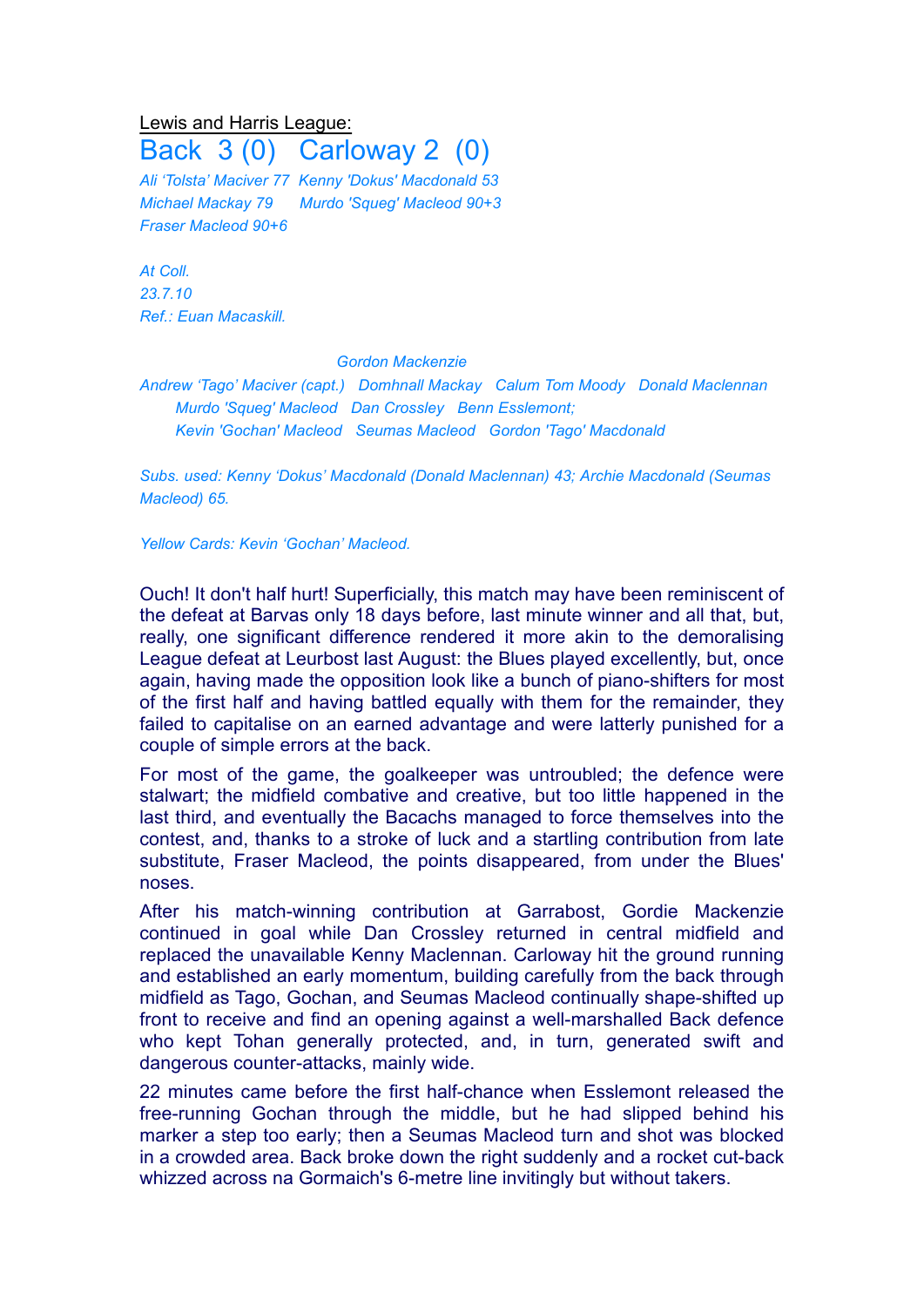In a sense, both defences were too good for both attacks: Carloway tended to drive through the middle where Ross Hall and David Ox were strong; Back came by the wings but cut-backs were unmet and blocked by Mackay and Moody; Crossley and Martin Maclean were in each other's faces, while Squeg and Esslemont blocked, harried, and carried. The best chances came on 42 minutes when a quicksilver Back move down the left and cross was whipped on high from the edge of the box and Mackenzie tipped it brilliantly over the bar. The resultant corner from the left was cleared high off the line amidst a ruck and DI Maclennan was left injured in the goalmouth.

With DI's demise, Benn Esslemont dropped back to the Chivu role; firepower up front was reduced immediately as a prime supplier, Tago, more at home as a Lothar Emmerich than a Billy Stevenson, fell back to secure left midfield, Seumas Macleod retreated wider, and Gochan and Dokus had to hover, expectantly. As pressure decreased on the Back defence, Carloway, astonishingly, took the lead, with a breathtakingly, beautiful goal: an enormous free-kick from the right halfway line was nodded left by Calum Moody in a crowded Back area and a lurking Dokus hooked it exquisitely with his right foot high past Tohan's right hand.

At this point, Carloway's star had risen: ahead, against a strangely subdued Back team, who somehow seemed to find it difficult to make headway against a resolute, if unincisive opposition, who ran at them confidently but were unthreatening. The introduction of Archie Macdonald gave new impetus: on 66 minutes, a Pongo break down the right led to a Dokus shot being blocked; a corner on the left was headed just over by Calum Tom, then Gochan released Tago and his sweeping cross was met by Macdonald's head 8 metres out but a Back boot somehow diverted the ball over the bar.

Two minutes later, however, Dame Fortune really turned her back on the Blues: on the left halfway line Ali Maciver hoisted a free-kick goalwards; Mackenzie came for it unchallenged, seemed to have it high, then the ball slipped backwards out of his hands, and over the line. A stunned Carloway had still not recovered when a disputed free-kick freed Fraser Macleod on the right; he eluded his marker on the goal-line and his bullet cross was forced in off the keeper by an unmarked Mackay on the left 6-metre line.

It was a sensational turnaround and Carloway now threw caution to the wind with Pongo surging forward on the right and Calum Moody donning his Fabulous Four outfit to become attacking midfielder/ striker and all-round inspiration to the Blues. But Back, however, kept the door firmly bolted till deep into injury-time, when a Carloway free-kick was headed down and back by Moody (who else?) to Murdo Squeg, who drove an unstoppable right-foot shot low inside Tohan's right-hand post. Na Gormaich appeared to have saved a point but with practically the last kick of the game, Back retaliated: a clearance was trapped by Domhnall Mackay, by now the Blues' sole defender, midway within his own half, but the ball spun away behind him and Roadrunner Macleod was on to it in a flash and from the right corner of the box sent a perfect low screamer across Mackenzie into the far corner.

The usual remarks were made afterwards:"We were robbed!"; "Daylight robbery"; "We deserved to win". However, the notion of desert in sport does not compute; you either win or you don't. In football, there are two axioms: it's